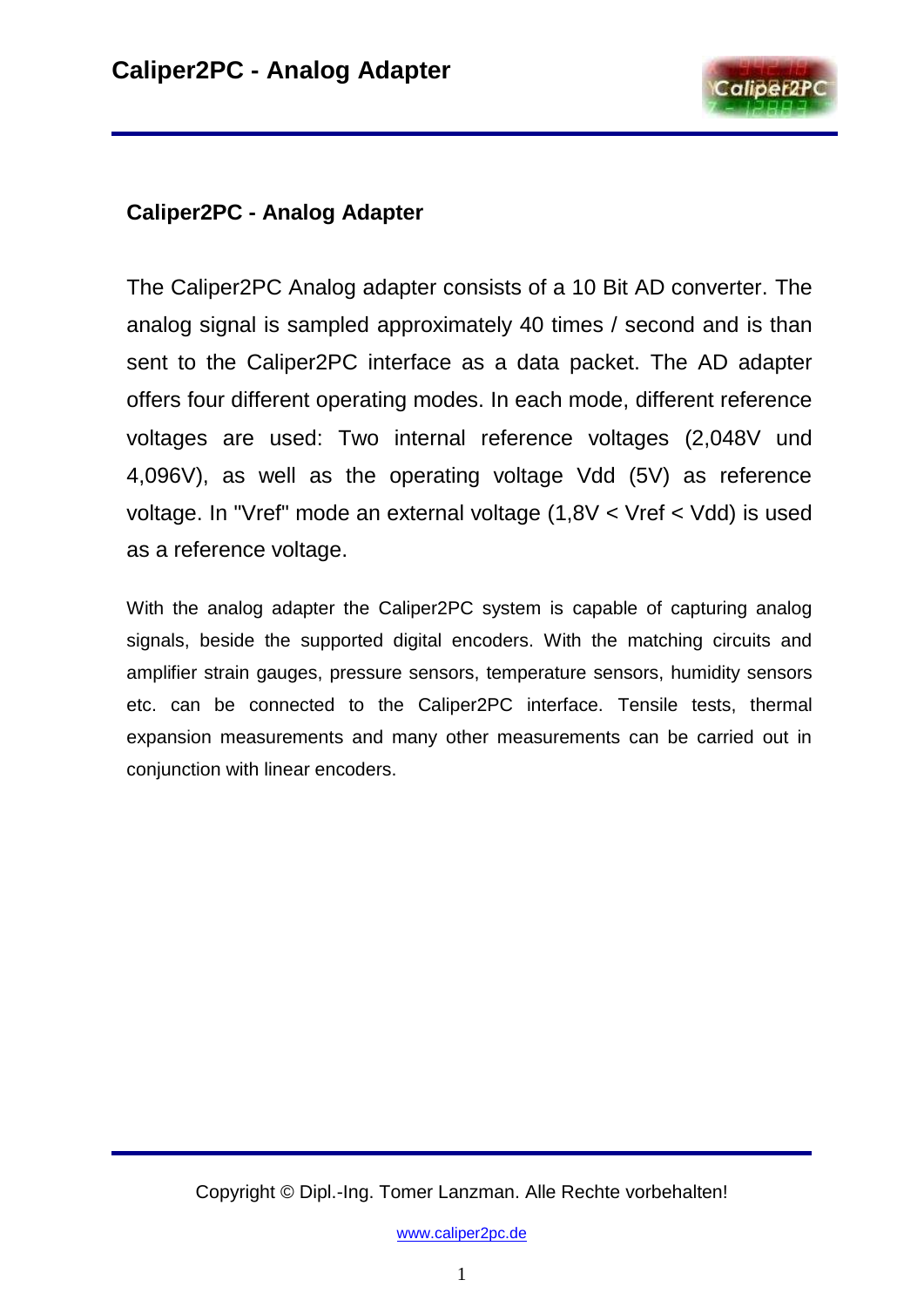

#### **BOM & Tools Needed**

- Analog Adapter Kit (available at [www.caliper2pc.de\)](http://www.caliper2pc.com/)
- RJ45 Patch cable (available at any local computer store)
- 1 inch of shrink tube (1.6mm 3.2mm diameter) or insulation tape
- soldering iron and solder
- wire cutter

### **Building the Analog adapter and Pin Assignment**

The analog adapter kit contains the adapter PCB, the adapter IC as well as an capacitor.



Copyright © Dipl.-Ing. Tomer Lanzman. Alle Rechte vorbehalten!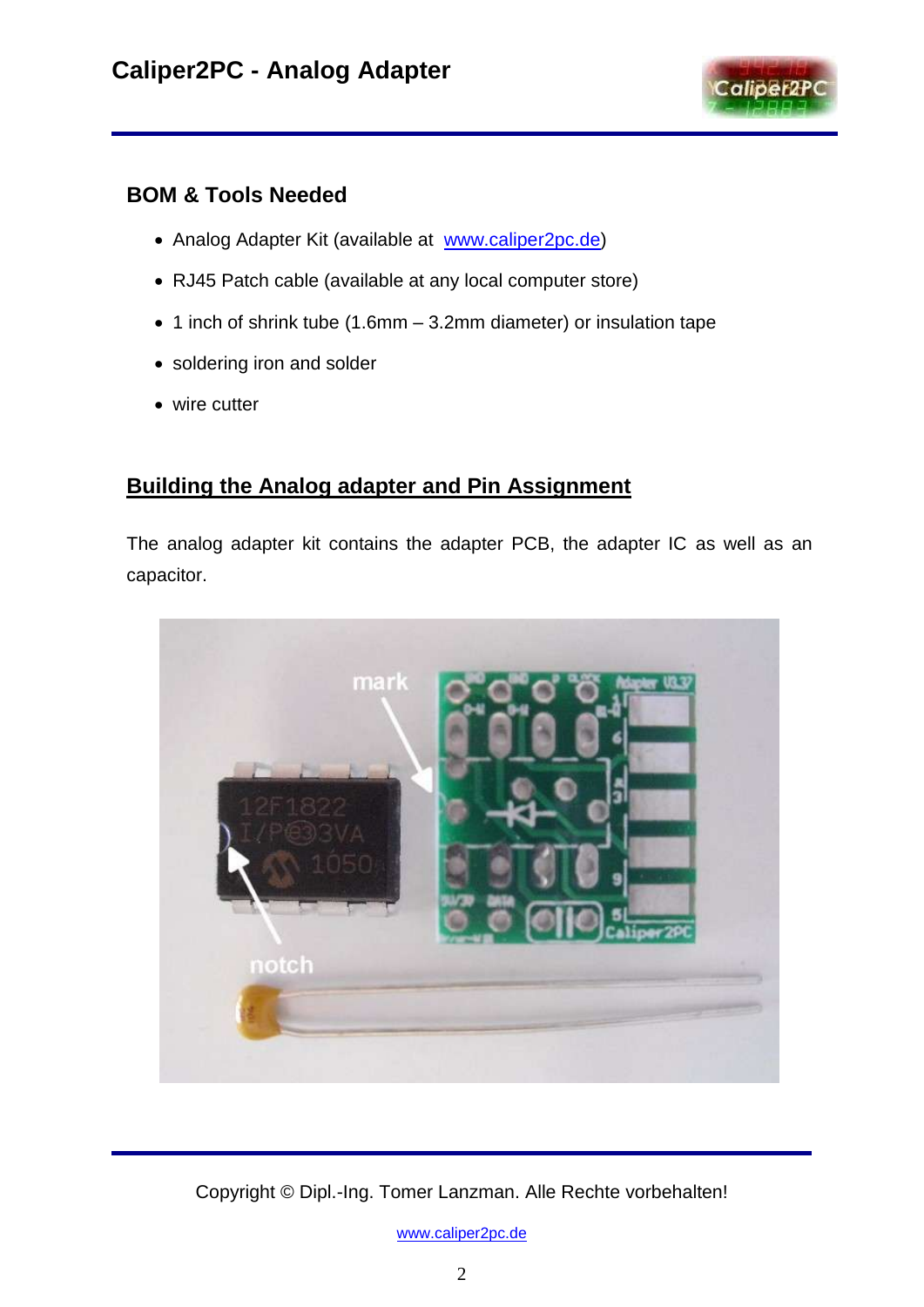

Solder the components as shown in the picture. Please double check that the IC is mounted in the right direction before the device is soldered (notice the notch and the mark on the PCB).



Copyright © Dipl.-Ing. Tomer Lanzman. Alle Rechte vorbehalten!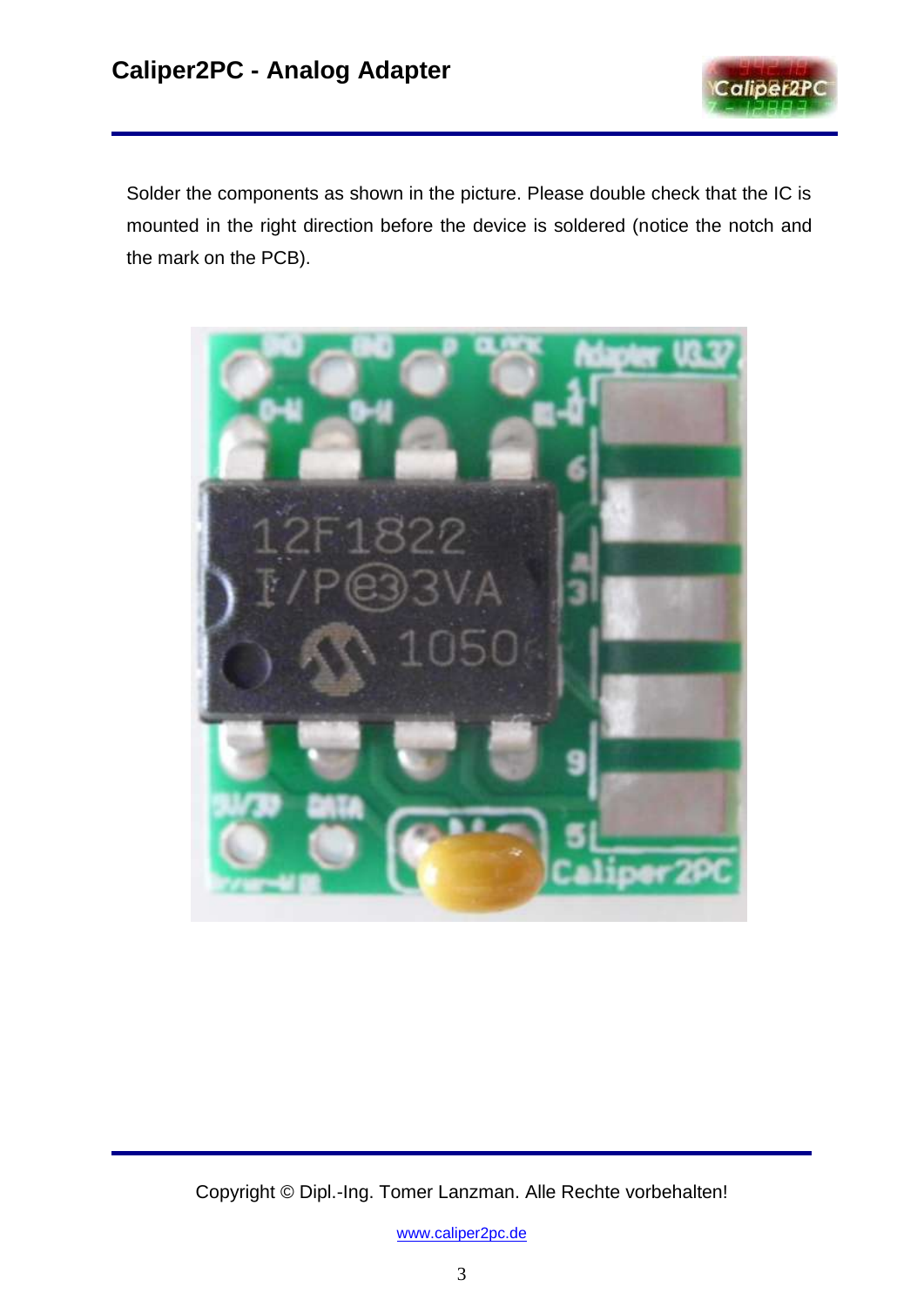

#### **Solder the Patch Cable to the Analog Adapter**

In the next step, the RJ45 patch cable (not included within the kit) for connecting the analog adapter to the Caliper2PC interface will be prepared. Dismantle the jacket (about 1 inch).

The following 4 wires of the patch cable are needed:

- $\bullet$  Brown  $= +5V$
- Orange / White = GND
- $\bullet$  Blue / White  $=$  CLOCK
- Blue = DATA

The other wires (green / white, green, orange, brown / white) are not needed and must be insulated with a shrink tube or insulating tape, to avoid short circuits.



Copyright © Dipl.-Ing. Tomer Lanzman. Alle Rechte vorbehalten!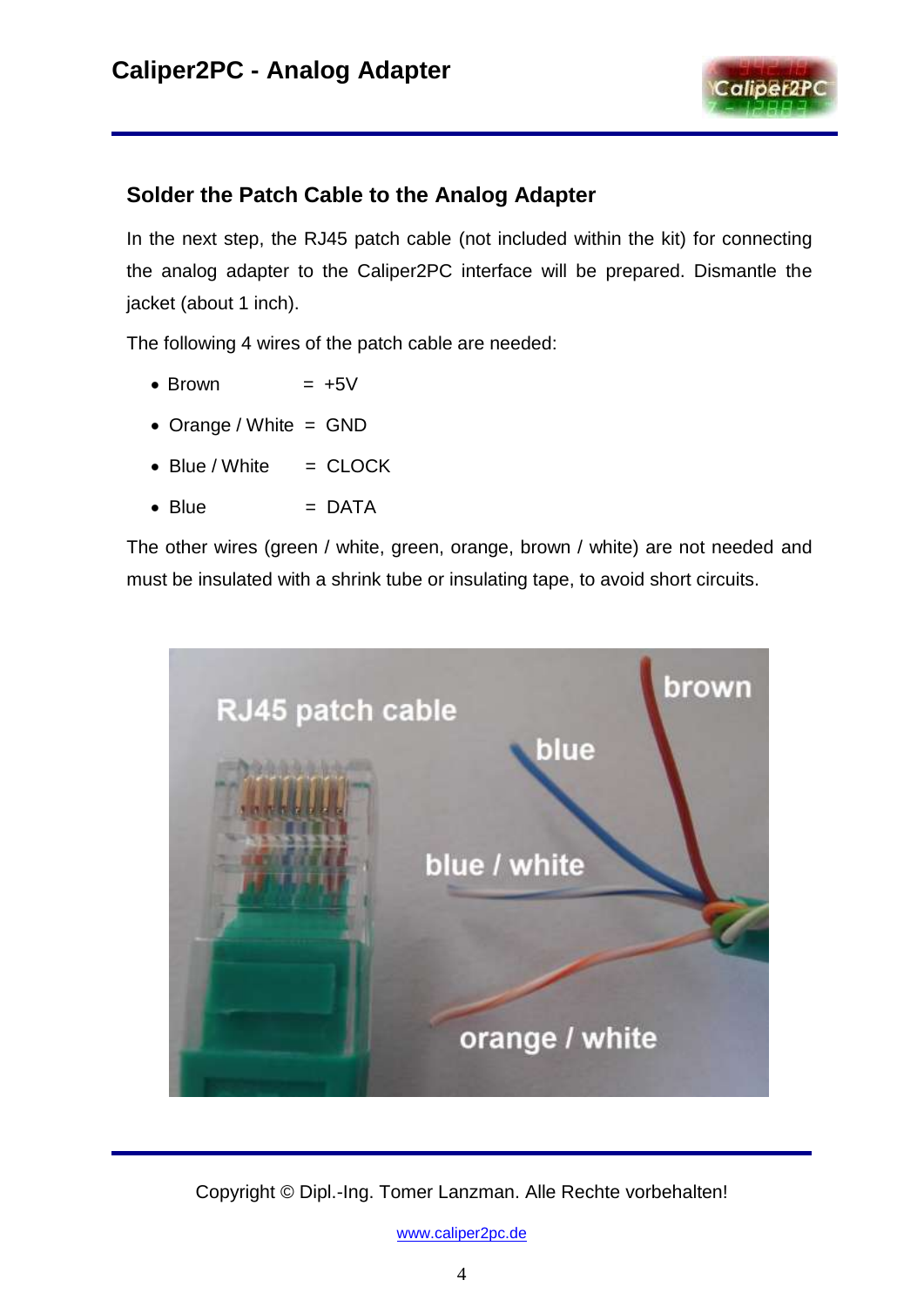

**Please note that the blue / white "Clock" wire must be connected to the "P" terminal of the PCB and not to the "Clock" terminal.** 



The connection of the analog adapter on the Caliper2PC interface side is now ready. Before carrying out the following steps, it is necessary to choose in which mode the analog adapter should run. Depending on the configuration of the MS1 and MS2 terminals (see below), the desired mode can be selected.



Copyright © Dipl.-Ing. Tomer Lanzman. Alle Rechte vorbehalten!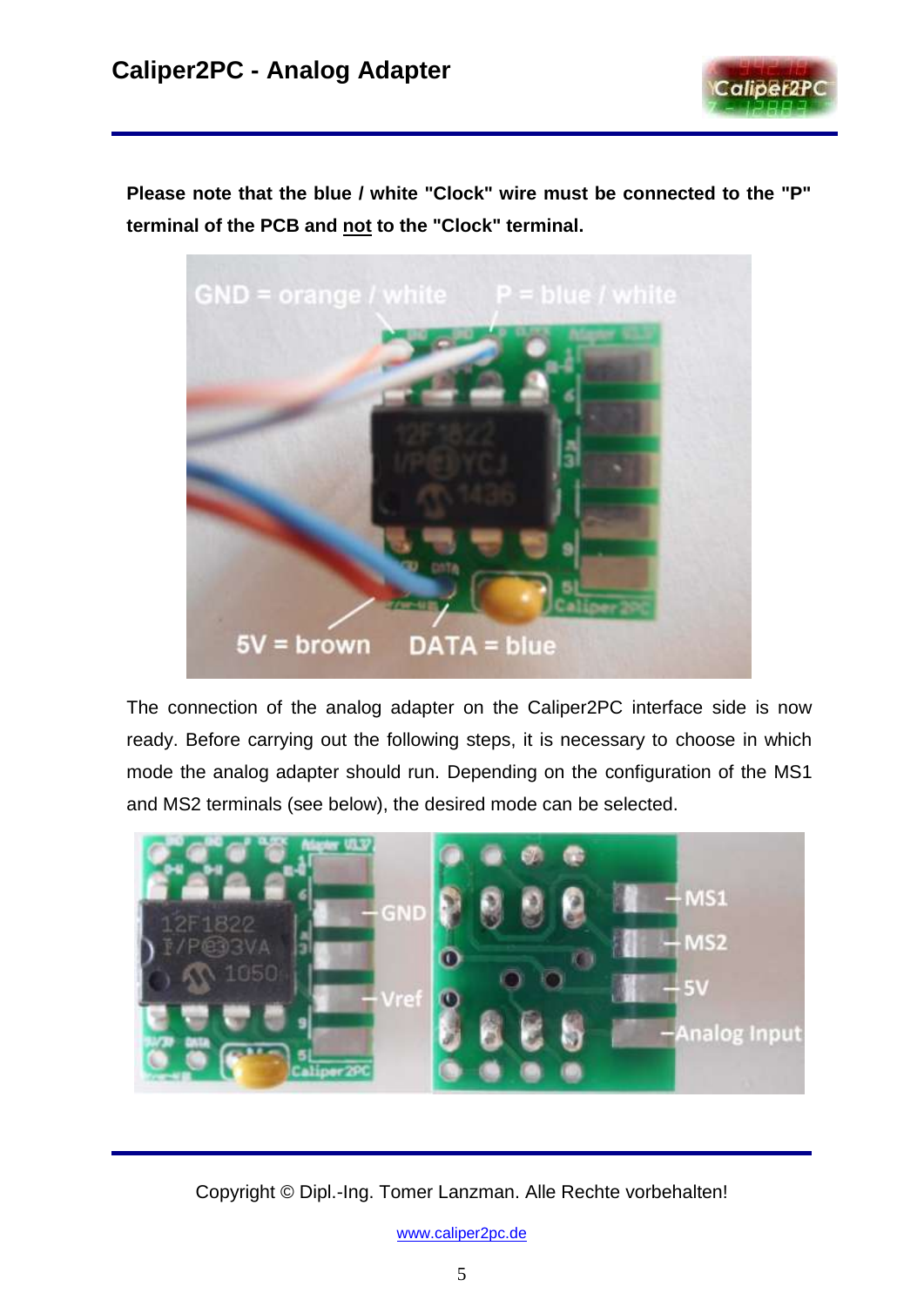

The different modes are selected through terminals MS1 and MS2. They can be connected to ground (through a wire jumper to "GND") or remaining disconnected. The terminals MS1 and MS2 have to be connected dependent on the desired mode according to this table:

| MS <sub>1</sub> | MS <sub>2</sub> | <b>Mode</b> | <b>Description</b>                                |  |
|-----------------|-----------------|-------------|---------------------------------------------------|--|
| Not connected   | Not connected   | <b>Vdd</b>  | Operating voltage (5V) as<br>Reference voltage    |  |
| Not connected   | <b>GND</b>      | <b>Vref</b> | External Reference voltage<br>(1,8V < Vref < Vdd) |  |
| <b>GND</b>      | Not connected   | 4,096V      | Internal Reference voltage<br>$= 4,096V$          |  |
| <b>GND</b>      | <b>GND</b>      | 2,048V      | Internal Reference voltage<br>$= 2,048V$          |  |

In Vref mode, an external voltage must be applied to the "Vref" terminal. The analog voltage to be measured is connected to the "Analog Input" terminal. The size of the allowed analog voltage must have a value between GND and the reference voltage.

### **Caution: Negative voltages as well as positive voltages > Vref at the "Analog Input" terminal can destroy the adapter IC.**

The voltage at the "Analog Input" terminal is converted in 1024 steps (0-1023) in the AD converter and is than sent as a data package to the Caliper2PC interface.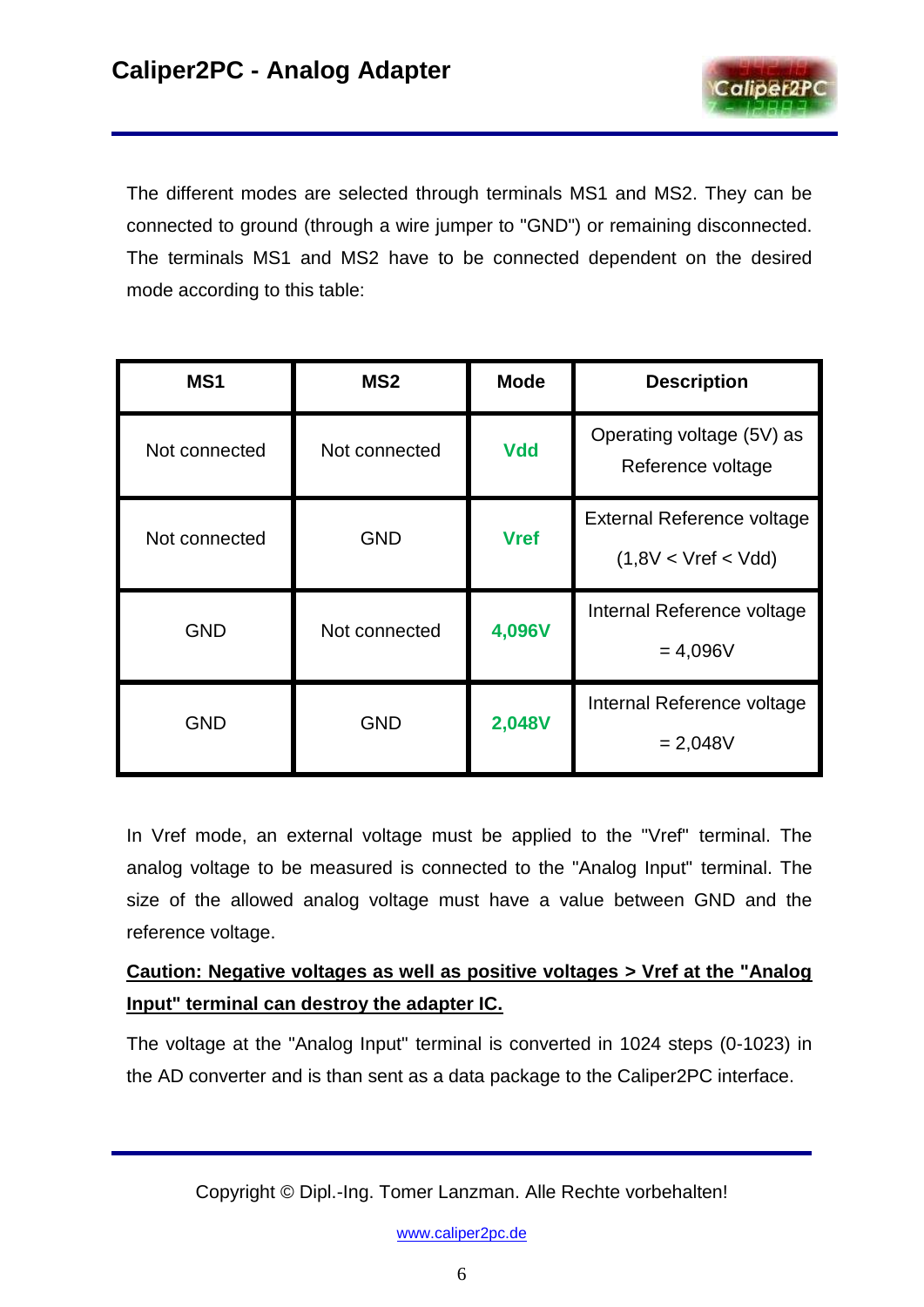

## **Analog adapter settings in the Caliper2PC Software**

To open the settings window for analog adapters, please click on "Input" in the main menu and select the menu item "Settings" from the dropdown menu.



In the window "Caliper2PC Interface - Settings" please click on the button "Analog". This will open the settigs window for analog adapters.

| USB:    | Connected           |        |                         |                       |                    |                   | Firmware Version: 3.37 |
|---------|---------------------|--------|-------------------------|-----------------------|--------------------|-------------------|------------------------|
| Ch 1:   | ANLOG               | 4.0127 | m <sub>H</sub>          | $lnch$ $\Box$         | Approx             | <b>Hide Units</b> | Capture                |
| Ch 2:   | Type 250 N.C.       |        | mm                      | $mch$ $\theta$        | Approx             | Hide Units        | Capture                |
| $Ch3$ : | Type 250 N.C.       |        | mm                      | inch o                | Approx             | Hide Units        | Capture                |
| Ch 4.   | Type 250 N.C.       |        | $\overline{\text{min}}$ | $inch$ $\Box$ $\circ$ | Approx<br>- 41     | Hide Units        | Capture                |
| Ch 5:   | Type 250 N.C.       |        | <b>COTTO</b>            | $inch$ $\Box$ $\circ$ | Approx             | Hide Units:       | Capture                |
|         | Ch 6: Type 250 N.C. |        | inch.<br><b>TTIUTI</b>  | $\Box$                | Approx             | Hide Units        | Capture                |
|         | <b>BIN6 Encoder</b> |        | Quadrature Encoder      |                       | Rotary Axis        | Initialize        | Ok                     |
|         | 21BIT Encoder       |        | Analog                  |                       | Mitutoyo Digimatic |                   | Cancel                 |

Copyright © Dipl.-Ing. Tomer Lanzman. Alle Rechte vorbehalten!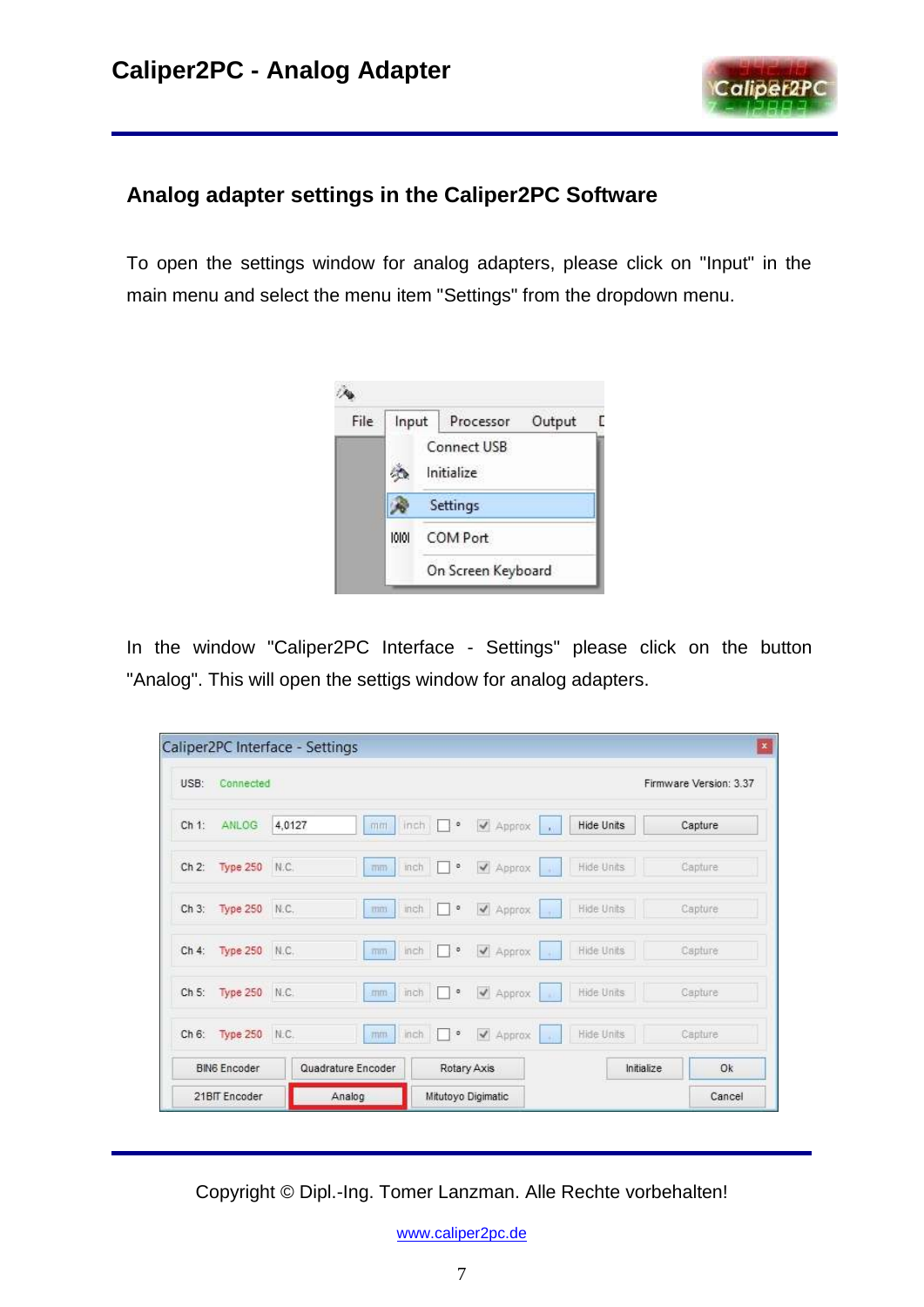

| Analog - Channel 1  |                                            | $\mathbf x$ |
|---------------------|--------------------------------------------|-------------|
| Channel             |                                            |             |
| $\odot$ Ch 1        | $O$ Ch <sub>2</sub><br>$O$ Ch <sub>3</sub> |             |
| $O$ Ch <sub>4</sub> | $O$ Ch 6<br>$O$ Ch 5                       |             |
| Analog Adapter:     |                                            |             |
| Amplification:      | $\lceil \cdot \rceil$                      |             |
| Vref (1.8V - Vdd):  | 3                                          |             |
| Vdd:                | 5                                          |             |
| Format:             | 0.0000                                     |             |
| Mode:<br>Vdd        |                                            |             |
| Cancel              | Ok                                         |             |

In the "Analog" window select the channel with the connected analog adapter (eg. channel 1). If an analog adapter was found at port "P1" during initialization, a green "V" appears on the "Analog" window.

If a preamplifier is used between the sensor and the analog adapter, the gain can be set in the textbox for the amplification. If no preamplifier is used, please set amplification = 1.

If the analog adapter runs in "Vref" mode, the applied reference voltage must be set in the textbox for Vref. In "Vdd" mode, the exact operating voltage (for example, 4.89) must be set in the textbox for Vdd.

The desired decimal places can be selected from the "Format" dropdown list.

The mode selected by the terminals MS1 and MS2 (see table above) is shown in green font. The current analog measured value is visually shown by a bar.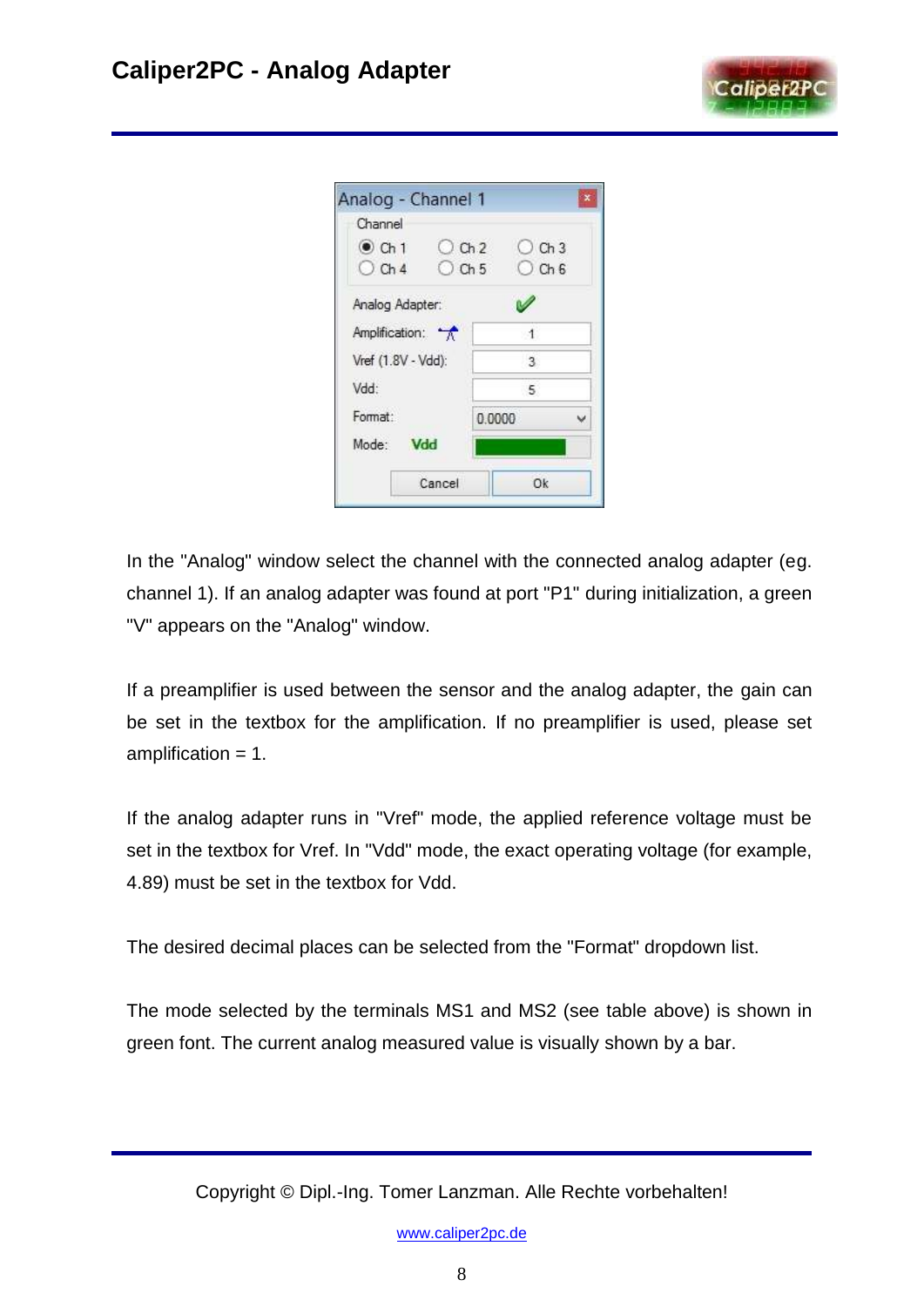

### **Technical Specifications**

| Operating voltage:      | $Vdd = 5V$                |
|-------------------------|---------------------------|
| AD-Converter:           | 10 Bit (0-1023)           |
| <b>Operation modes:</b> | Vdd, Vref, 4,096V, 2,048V |
| Reference voltage:      | 1.8V < Vref < Vdd         |
| Measuring voltage:      | $\leq$ = $Vref$           |
| Sampling rate:          | about 40 values / second  |





Copyright © Dipl.-Ing. Tomer Lanzman. Alle Rechte vorbehalten!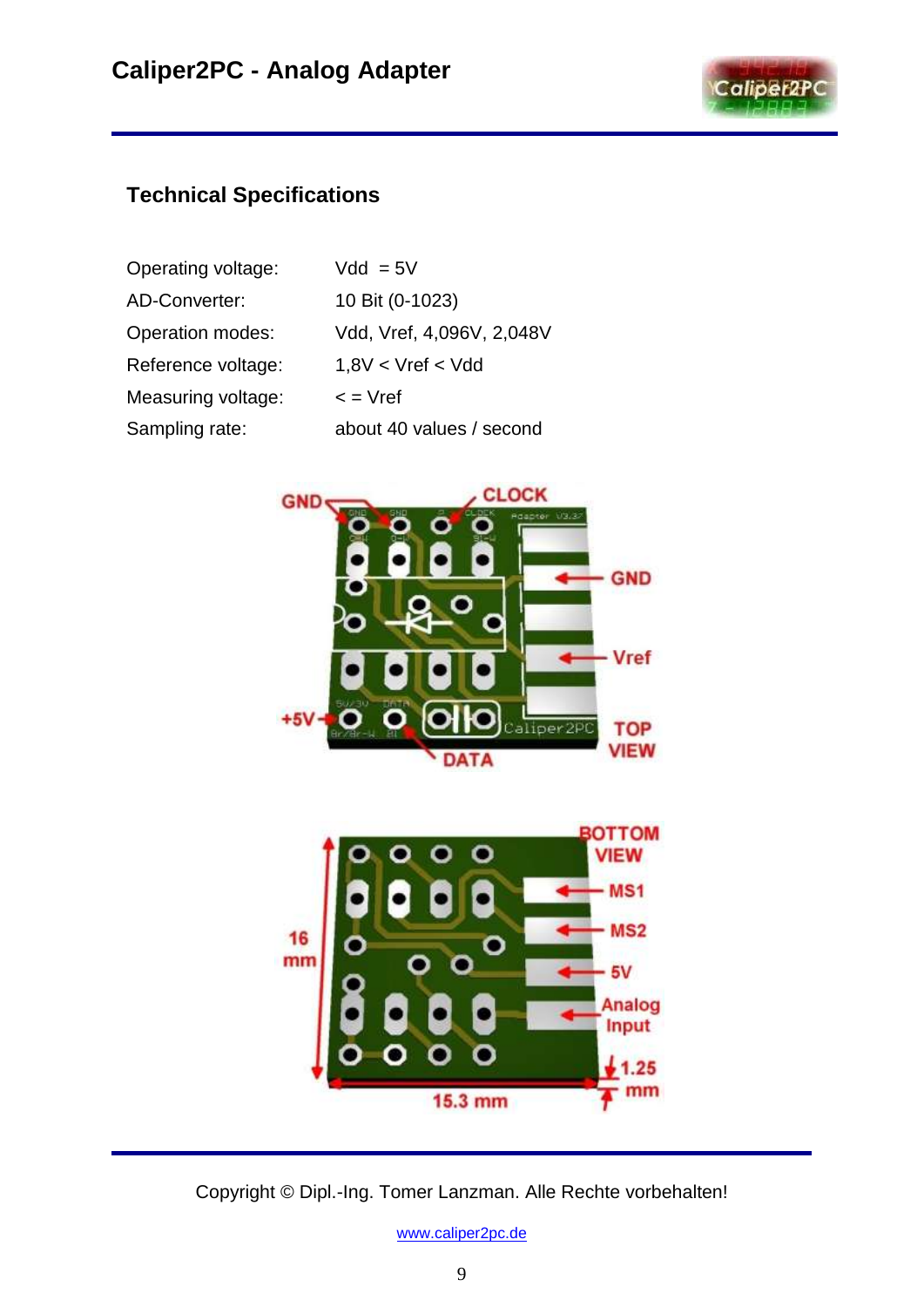

# **Appendix**

In order to protect the adapter mechanically and to avoid short circuits, the adapter PCB should be covered with a shrinking tube or electrical tape. The board dimensions are designed to fit into the housing of a 9-pin D-Sub connector.





Copyright © Dipl.-Ing. Tomer Lanzman. Alle Rechte vorbehalten!